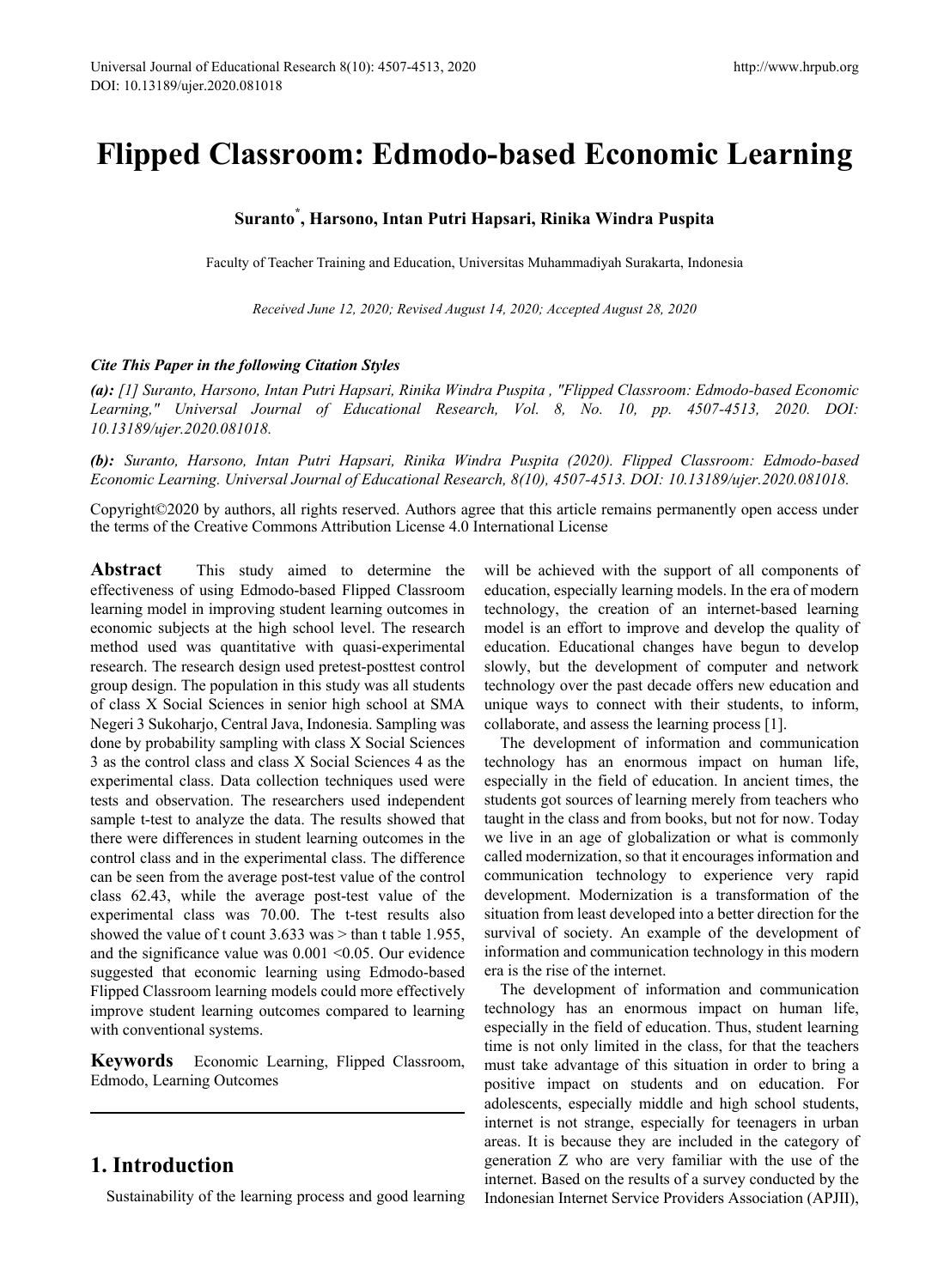16.68% of Indonesia's population or a total of 23.9 million of 143.26 million internet users in Indonesia were teenagers aged 13-18 years [2]. This age is the age of junior high school students and senior high school students. This situation can be utilized by teachers to make learning models more effective and efficient.

Based on the results of preliminary observations in the class X Social Sciences high school students in Indonesia about the learning model of economics, when going to take lessons, most students did not know in advance what material would be discussed during the meeting. So it makes students unable to do any preparation before the implementation of learning. In reality, today, there are many problems in education encountered during the learning process [3]. One of problems found in the learning process was the lack of students' activity in the learning process in the classroom so that the learning process was only teacher oriented. Monotonous learning model also made students less motivated to learn. Most learning patterns were still conventional. By paying attention to these problems, the Flipped Classroom learning model can be one solution to the existing problems. The Flipped Classroom learning model is one of student-centered learning models to improve learning effectiveness. The basic concept of Flipped Classroom is that Students do at home everything that they do in the classroom in traditional learning, and moreover, students do all homework in the classroom that they do at home in traditional learning [4]. But some opinions from education experts about Flipped Classroom vary. Some educators consider the Flipped Classroom model to be the future standard of educational techniques [5]. Educators say that applying the Flipped Classroom learning model increases flexibility in implementing the learning process, improves student attitudes, and results in better exam grades [6].

The Flipped Classroom learning model has been recognized by educators as an innovative learning model and used as an effective learning approach [6]. The use of Flipped Classroom has the potential to become an effective and useful educational method. Replacing conventional learning in the classroom with the provision of video learning that is observed outside the classroom allows more time in the classroom to be used for active learning. Active learning can include discussion activities, problem solving, and group learning [5]. The use of time in this class can create a collaborative and constructivist classroom environment [7]. Constructivists are generative learning, which is the act of creating a meaning from what is learned. Constructivism learning occurs when students gain knowledge through direct personal experience such as activities, groups, and discussions [8].

This Flipped Classroom learning model is an active learning that involves students to learn effectively. Active learning will produce better value than passive learning. As curriculum requirements increase, teachers are pressured to utilize learning more efficiently [8]. The Flipped Classroom learning method has been proposed as a teaching method that can improve student learning by removing knowledge transmission from online classroom environments so that it allows more time to carry out learning [9]. With this Flipped Classroom Method, students can get the most out of the learning process by spending it using a more practical application. Research on the Flipped Classroom learning model in higher education and the results of a more detailed investigation of students' perceptions of its use are still at an early stage and the need for further research still needs to be highlighted [10]. In fact, the Flipped Classroom learning model resembles the learning design proposed by Morrison, Ross, Kalman, and Kemp because the instructor plays many roles, including content experts, instructional designers, and media developers [11].

In recent years the Flipped Classroom learning model has become an instructional development model in educational technology, especially in terms of technology related to higher education [12]. A learning model such as Flipped Classroom indeed needs to be applied in higher education, because this provides many benefits and convenience in carrying out the learning process. The Flipped Classroom Strategy also has some limitations in its application [13]. First, the video quality might be very bad. Second, the possibility of students seeing video learning in online classrooms is not effective because students can only see video learning while listening to music or playing other applications. Third, students do not watch or understand videos because they are not quite ready for face-to-face activities. The application of the Flipped Classroom learning model implicitly involves the use of technology to conduct learning outside the classroom, such as requiring students to watch videos or podcasts made by teachers, then using other multimedia materials, and online interactions [11].

In using the Flipped Classroom learning model, media are needed to create online classes. Flipped Classroom is a strategy that can be given by educators by minimizing the amount of direct instruction in their teaching practices while maximizing interaction with each other [14]. This strategy utilizes technology that provides extras that support learning material for students that can be accessed online. Online learning media with complete features and easy to operate functions include Edmodo. Edmodo is a private social network aimed at teachers and students to support online learning created [15]. Edmodo is a free and secure educational network that is used to provide learning in a simple way for teachers to create and manage online class communities and allows students to connect with their teachers and classmates anywhere and anytime [16]. Edmodo attracts more attention than other learning models, social networking with its features such as supporting work in the cooperative work of teachers and students in a safe environment. In addition to providing teaching material, Edmodo can also be used to provide assignments, quizzes, or assessments for students [17]. The effect of applying Edmodo in the learning process can be seen in this way;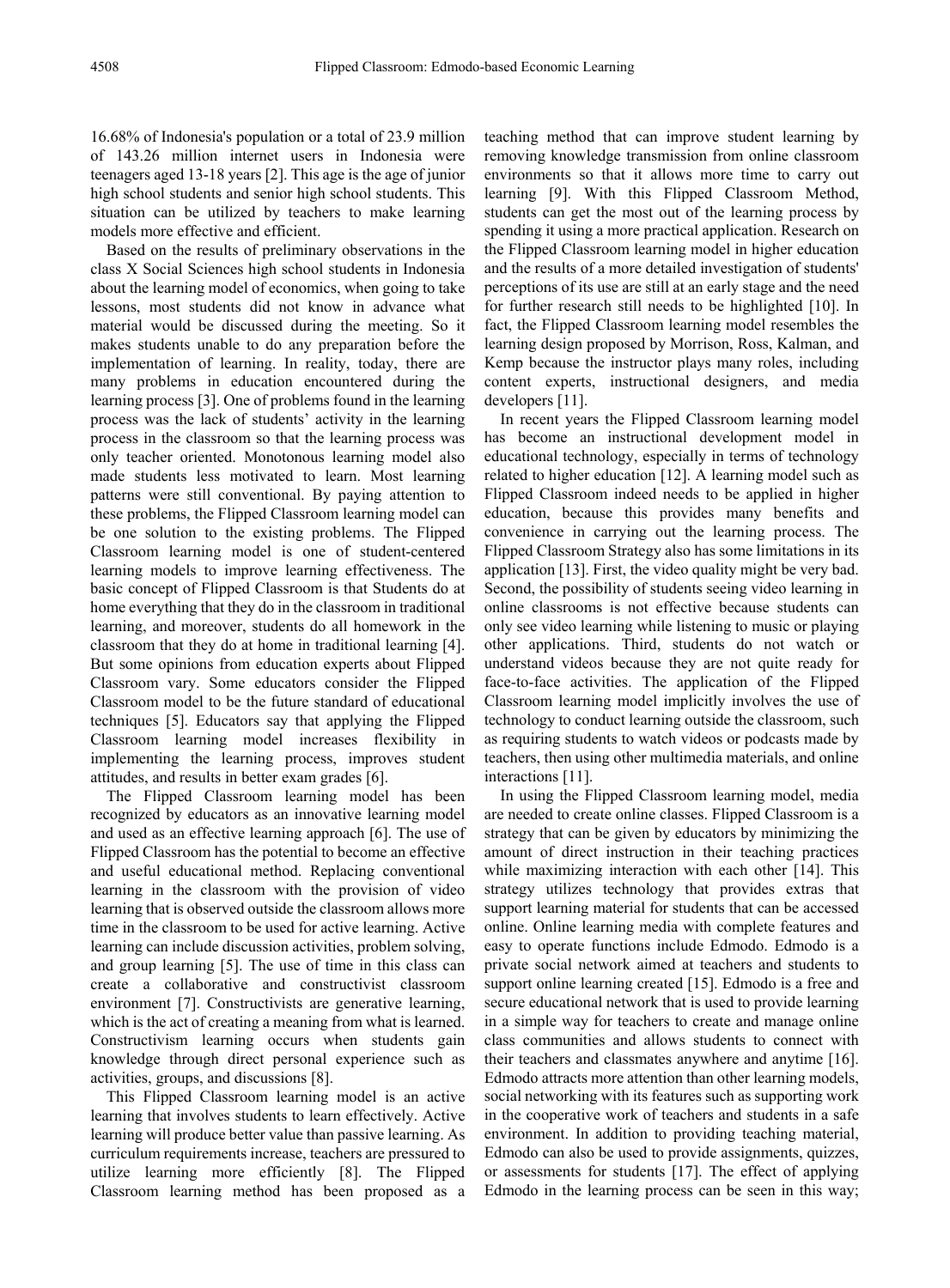Flipped Classroom can improve students' ability to think creatively in the learning process [18].

The Edmodo website is similar to Facebook, but it is far more personal and secure because it allows teachers to create and manage accounts only for their students, who receive group codes and register in groups [15]. Nobody else can participate and spy. Edmodo is a simple M-learning tool that is used to present lesson content, which can be downloaded through all smartphone systems and provides a useful tool for students and teachers to interact online outside the classroom, anywhere and anytime [19]. The focus of this study is to find out whether there is an increase in student learning outcomes in the use of Edmodo-based Flipped Classroom learning models compared to conventional learning in economic subjects. By conducting an experiment research it will be known whether this Flipped Classroom learning model can improve student learning outcomes in Economics or not.

## **2. Method**

#### **2.1. Research Design**

This research used a quantitative approach and the type of research was quasi-experimental. Quasi-experimental research involves two classes, namely the experimental class and the control class. The experimental class is the class that gets new treatment with what is being studied, while the control class is the class that gets the treatment as usual or according to the existing curriculum. Before getting treatment, both classes are balanced or almost balanced class. This research design used Pretest-Posttest Control Group Design. Pretest-posttest were conducted twice, namely before the experiment (pre-test) and after the experiment (post-test) with one group of subjects.

#### **2.2. Participants and Research Sites**

This research was conducted on all students of class X Social Sciences in Senior High School at SMA Negeri 3 Sukoharjo which is located at Jendral Sudirman St. No.197, Jombor, Bendosari, Sukoharjo, Central Java, Indonesia, in the academic year of 2019/2020.

#### **2.3. Population**

In this study, the population is all students of class X Social Sciences totaling 175 students, population data of students per class can be seen in table 1.

**Table 1.** Research Population

| No | Class               | Number of Students |  |  |  |
|----|---------------------|--------------------|--|--|--|
|    | X Social Sciences 1 | 35                 |  |  |  |
|    | X Social Sciences 2 | 35                 |  |  |  |
|    | X Social Sciences 3 | 35                 |  |  |  |
|    | X Social Sciences 4 | 35                 |  |  |  |
|    | X Social Sciences 5 | 35                 |  |  |  |
|    | TOTAL               | 175                |  |  |  |

#### **2.4. Sample**

This study used a sample of 2 classes consisting of 72 students that were divided into a control class (X Social Sciences 3) and an experimental class (X Social Sciences 4).

#### **2.5. Sampling**

In this study, the researchers used probability sampling techniques. It is a sampling technique where all elements have the opportunity to be selected as a sample. Furthermore, the type of probability sampling used was simple random sampling, which is a simple random sampling method with the assumption that certain characteristics of the population are not considered in the study [20]

#### **2.6. Hypothesis**

H1: There is a difference in student learning outcomes from the use of flipped classroom learning models compared to conventional learning in the economic class X SMA Negeri 3 Sukoharjo.

#### **2.7. Technique of Data Analysis**

The data analysis technique used in this study was the pre-requisite analysis test, the data analysis test and the homogeneity test. The hypothesis testing used simple linear regression analysis test and independent sample t-test with a significance level of 5%. This study was intended to determine the increase in student learning outcomes from the influence of Edmodo-based Flipped Classroom learning model. This research used quasi-experimental research because the researchers could not strictly control many factors through testing a statistical hypothesis. Statistical hypothesis is a statement or conjecture regarding one or more populations [21]. Experimental research is research to test an idea, practice or procedure to determine whether it influences the outcome or the dependent variable [20].

## **3. Findings**

#### **3.1. Data of Student Learning Outcomes**

Research data from the pre-test and post-test assessment in two classes, namely the experimental class and the control class can be seen in table 2.

Table 2 shows that the mean value of the experimental class pretest 52.29 is lower than the control class 62.00. But the mean value of the posttest results of the experimental class 70.00 is higher than the control class 62.43. This shows that there is an increase in student learning outcomes from the use of the Flipped Classroom learning model Edmodo-based in comparison to conventional learning in economic subjects in high school.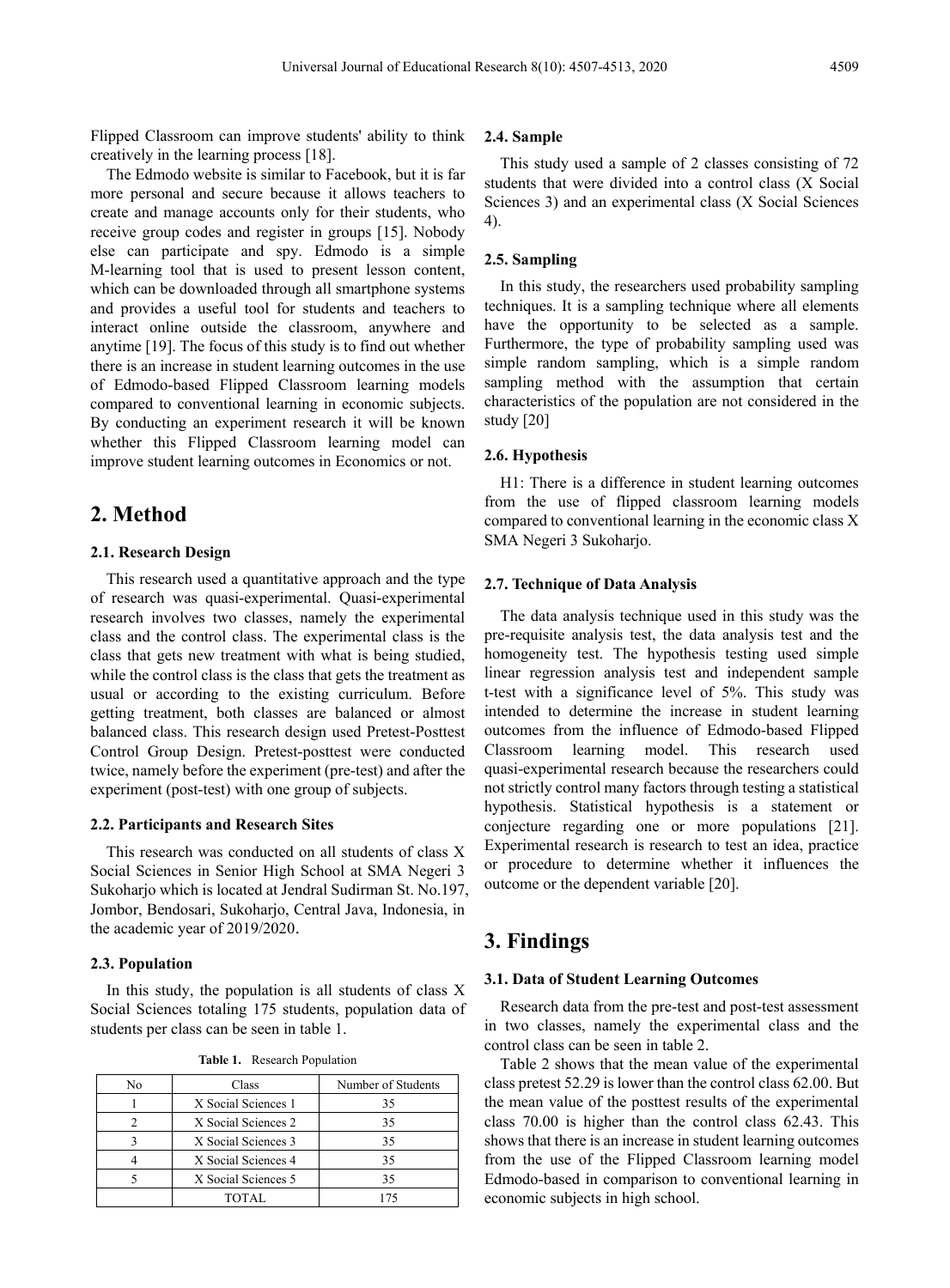| Various        |                | <b>Experimental Class</b> | Control Class |           |  |
|----------------|----------------|---------------------------|---------------|-----------|--|
| Source         | Pre-test       | Post-test                 | Pre-test      | Post-test |  |
| N              | 35             | 35                        | 35            | 35        |  |
| Mean           | 70.00<br>52.29 |                           | 62.00         | 62.43     |  |
| Mode           | 55             | 65                        | 50            | 50        |  |
| Std. Deviation | 12.087         | 8.402                     | 9.024         | 8.153     |  |
| Minimum        | 30             | 50                        | 50            | 50        |  |
| Maximum        | 75             | 85                        | 75            | 75        |  |

**Table 2.** Differences in Student Learning Outcomes Using Edmodo-based Flipped Classroom Learning Models and Conventional Learning

Source: SPSS Data Management Results version 25.00

#### **3.2. Normality Test**

Normality test was carried out using Liliefors test technique or in the SPSS 25.00 program is better known as the Kolmograf-Smirnov. The criterion of the normality test is that the data are normally distributed with a significance probability value is  $> 0.05$ . The summary of the normality test is as follows:

**Table 3**. Result of Normality Test

| Variables                 | N  | Sig.<br>Probability | Error<br>$Std(\alpha)$ | Conclusion |  |
|---------------------------|----|---------------------|------------------------|------------|--|
| Conventional<br>Pre-test  | 35 | 0.148               | 0.05                   | Normal     |  |
| Conventional<br>Post-test | 35 | 0.063               | 0.05                   | Normal     |  |
| Experiment<br>Pre-test    | 35 | 0.200               | 0.05                   | Normal     |  |
| Experiment<br>Post-test   | 35 | 0.191               | 0.05                   | Normal     |  |

Source: SPSS Data Management Results version 25.00

From the table above, it is known that the learning outcomes of each of the conventional class variables and the experimental class have a Significance Probability value of  $> 5\%$  or 0.05. So, from each variable derived from populations, it can be concluded that they are normally distributed.

#### **3.3. Homogeneity Test**

Homogeneity test of student learning outcomes can be seen in the attachment of the following table:

**Table 4.** Homogeneity Test Result

| Levene Statistic |    |  |
|------------------|----|--|
|                  | 68 |  |

Source: SPSS Data Management Results version 25.00

From the above table, it can be seen that from the testing with Lavene Statistics, a significance of 0.288 was obtained which is more than 0.05. Thus, the research data above are homogeneous and show that the data between the conventional class and the experimental class have the same homogeneity or variance.

#### **3.4. Hypothesis Test**

The hypothesis test used in this study was the parametric statistical test, namely the *Independent Sample t-test*. It was used to find out how much the difference in student learning outcomes after being treated, both in the control class and in the experimental class. In the end,  $H_0$  will be accepted or rejected.

**Table 5.** Independent Sample T-test Result

| Levene's Test for<br>Equality of<br>Variances |                                |       | t-test for Equality of Means |          |                      |                    |                          |                                                 |           |          |
|-----------------------------------------------|--------------------------------|-------|------------------------------|----------|----------------------|--------------------|--------------------------|-------------------------------------------------|-----------|----------|
|                                               | F                              | Sig.  |                              | df       | Sig.<br>$(2-tailed)$ | Mean<br>Difference | Std. Error<br>Difference | 95% Confidence<br>Interval of the<br>Difference |           |          |
|                                               |                                |       |                              |          |                      |                    |                          | Lower                                           | Upper     |          |
|                                               | Equal variances<br>assumed     | 1.147 | .288                         | $-3.633$ | 68                   | .001               | $-7.571$                 | 2.084                                           | $-11.730$ | $-3.413$ |
|                                               | Equal variances<br>not assumed |       |                              | $-3.633$ | 67.656               | .001               | $-7.571$                 | 2.084                                           | $-11.731$ | $-3.412$ |

Source: SPSS Data Management Results version 25.00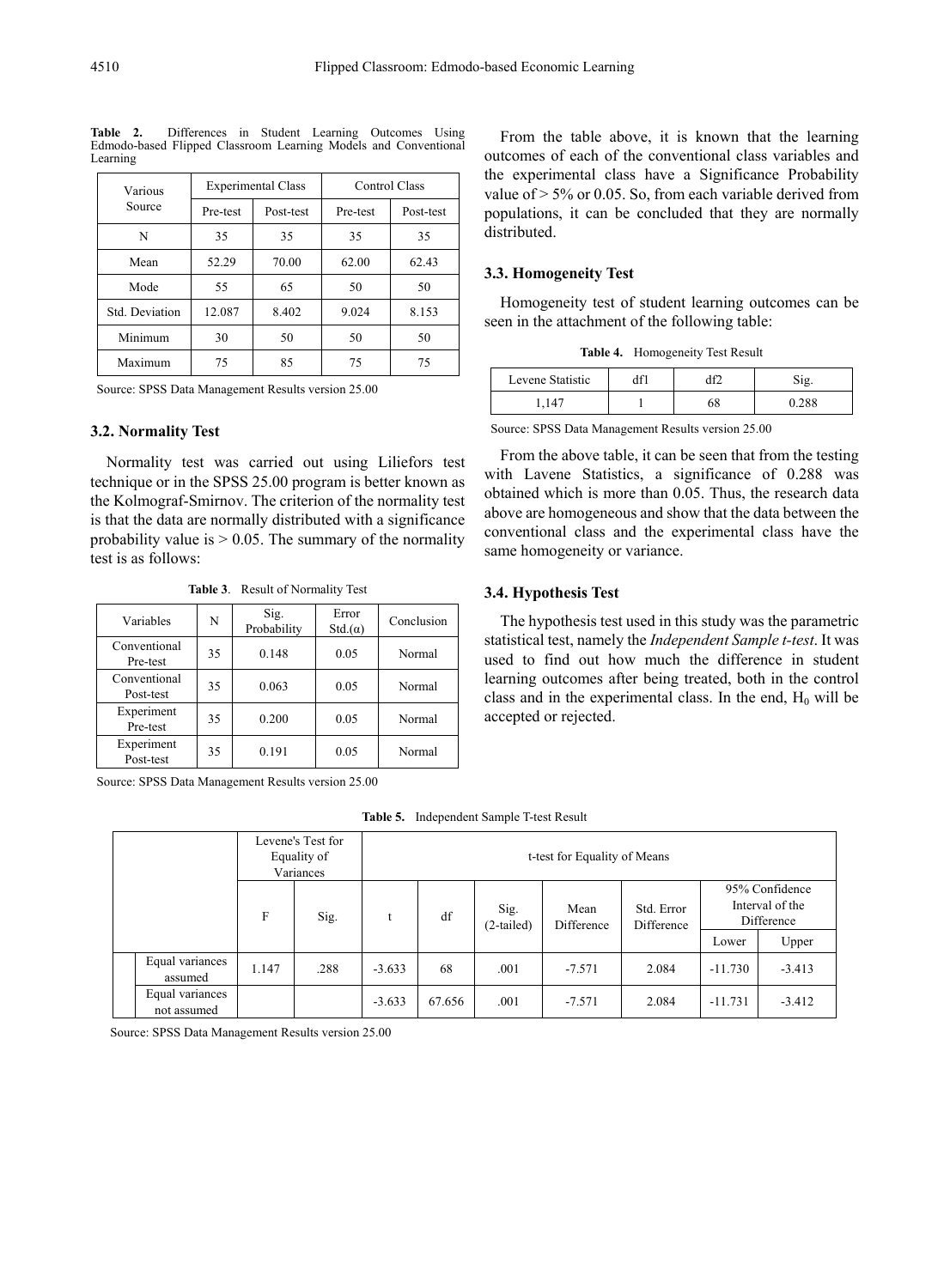Based on the results of the t-test analysis, the t-count obtained was -3.633, the negative t-count was not an error but was caused because the average value in the control class was lower than the average value of the experimental class. For decision making in the independent sample t-test through a comparison between the value of t-count with t-table, then t-count can be positive, which is 3.633. t-count 3.633 is greater than table 1.995, and the significance value is  $0.001 \leq$  from 0.05. From this result, it means that H<sub>0</sub> is rejected and  $H_1$  the hypothesis is accepted. Then it can be concluded that there is a significant influence on the use of Edmodo-based Flipped Classroom learning models on economic learning outcomes of class X students of SMA Negeri 3 Sukoharjo.

## **4. Discussion**

Based on the results of the analysis, it can be seen that there are differences in economic learning outcomes between using Edmodo-based Flipped Classroom learning model and using conventional learning model in class X IPS SMA Negeri 3 Sukoharjo. It is shown by the result of t-count that is greater than t-table (3.633> 1.995) and the significance value of 0.001 is smaller than 0.05.

It can also be seen from the average student learning outcomes through post-test that are higher in the experimental class than the results of the post-test in the control class. The average post-test in the experimental class was 70.00, while the average post-test in the control class was 62.43. From these results, it can be concluded that the use of Edmodo-based Flipped Classroom learning models can provide a significant influence on economic learning outcomes in the experimental class. The results of this study are in accordance with previous research which states that there is a significant influence on the improvement of student learning outcomes in learning with the Flipped Classroom model [22].

Increasing critical and creative thinking skills can be done by learning videos before entering the classroom. The use of Edmodo-based Flipped Classroom learning strategy is a learning model that utilizes technological developments in the 21st century. This learning model guides students more effectively and actively in the learning process. The previous research stated that the Flipped Classroom learning model was more effective in learning because there was an increase in student test results [23]. It also helped students not to fall behind in subject matter if they were unable to attend the class.

Giving material in this learning model can be done through a video that has been uploaded by the teacher through Edmodo. The learning model aims to train the independence of students in self-study at home and train students to focus on paying attention to the instructional video that has been given by the teacher. After studying the instructional video at home, students are asked to discuss

with friends or deepen the material that has been learned but do not really understand while they are in the classroom. In this learning model, the teacher only acts as a facilitator. After that, students are given questions to find out students' knowledge after using Edmodo-based Flipped Classroom learning model and the result is the students who have used the learning model are able to get high enough learning outcomes. This is consistent with the previous research which showed higher test scores for students who used the Flipped Classroom approach compared to students who learned using traditional methods [24]. Previous studies also showed similar results for English language lessons [25]. So, the Edmodo-based Flipped Classroom learning model can be used to improve student learning outcomes.

Although it has several obstacles in its application, these obstacles can be handled properly. The obstacle that researchers faced was students did not know how to operate the Edmodo application so they did not know how to join online classes. There were also students who have joined Edmodo but did not want to see the learning videos. Previous research stated that initially, the use of technology in the classroom for the learning process was quite difficult for the students [26]. During the class meetings, there were still many students who looked shy and afraid to present what they have understood so that learning in the classroom became less effective.

There are some efforts to overcome these problems, such as teachers must be able to utilize technology in creating new variations of learning models and they are always asked to provide direction and motivation to students. In addition, students are expected to be more active during the learning process. According to the results of testing the hypotheses and descriptive description that has been described, Edmodo-based Flipped Classroom learning model has a positive impact on student economic learning outcomes. This can be seen from the post-test scores in Edmodo-based Flipped Classroom learning that are better than the post-test scores in conventional learning.

## **5. Conclusions**

The results of the study suggest that economic learning using Edmodo-based Flipped Classroom learning models can more effectively improve student learning outcomes compared to learning with conventional systems. Flipped Classroom is proven to be one of the good learning model in teaching and learning because it can train students to understand the material at home before entering the class, so when they are in the classroom students can focus more on their difficulties in understanding the material or their ability to solve problems related to the material. Our study suggests that the model of Edmodo-based Flipped Classroom learning can improve students' learning outcomes because their learning processes become more effective. Students can repeat the learning videos that have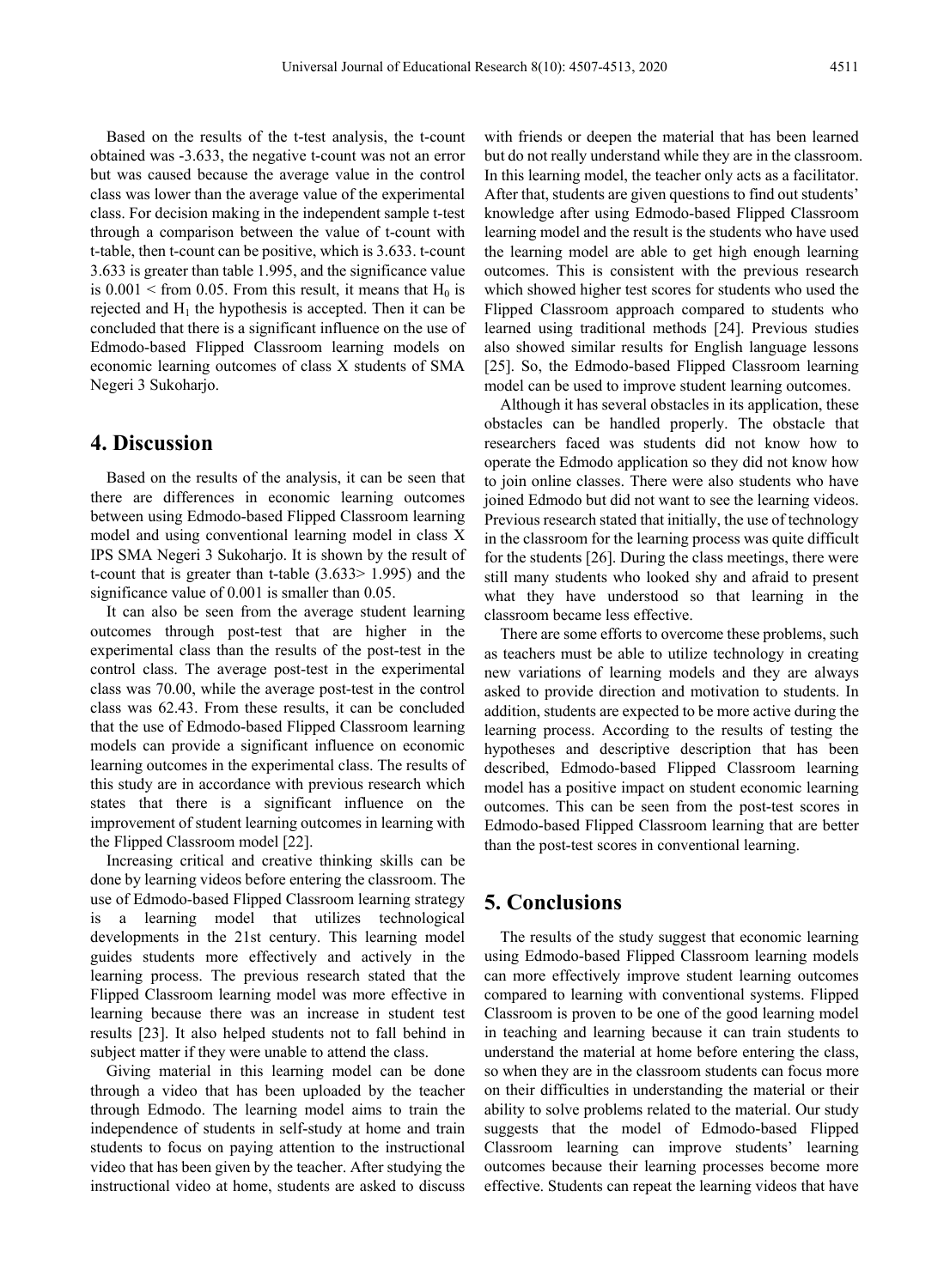been given by the teacher until they really understand.

The model of Edmodo-based Flipped Classroom learning also makes teaching and learning processes not monotonous because students do not only listen to explanations of material from the teacher. We recommend some suggestions to overcome the drawbacks of this learning model. First, the students should be active in taking online classes because to learn the learning video first before the class starts because students who are not active in taking online classes can have low learning outcomes. Second, teachers should make sure that the students do not open other irrelevant applications such as games or other social media instead of opening Edmodo application, for example by blocking the irrelevant applications. So, in future, the use of Edmodo-based Flipped Classroom learning model still requires a lot of supports, such as the availability of teachers in mastering technology, the teacher's deeper understanding of Flipped Classroom, the supporting tools students have, and so on.

## **REFERENCES**

- [1] Crews, T., & Butterfield, J. B. (2014). Data for Flipped Classroom Design: Using Student Feedback to Identify the Best Components from Online and Face-to-Face Classes. Higher Education Studies, 4(3), 38–47. https://doi.org/10.5539/hes.v4n3p38
- [2] APJII. (2017). Infografis Penetrasi & Perilaku Pengguna Internet Indonesia. In Teknopreuner.
- [3] Susilo, A. (2015). Penerapan Strategi Pembelajaran Teams Games Tournament Dengan Media Permainan Monopoli Untuk Meningkatkan Keaktifan Dalam Pembelajaran Akuntansi Pada Siswa SMA. Prosiding Seminar Nasional Pendidikan Akuntansi Dan Keuangan, 2, 208–218.
- [4] Bergmann, & Sams, A. (2012). Flip Your Classroom: Reach Every Student in Every Class Every Day. In G. Lynda & W. Tina (Eds.), International Society for Technology in Education (First Edit). Courtney Burkholder.
- [5] Bergmann, J., Overmyer, J., & Wilie, B. (2013). The Flipped<br>Class: Myths vs. Reality. The daily riff. Com. Class: Myths vs. Reality. Thedailyriff.Com. http://www.thedailyriff.com/articles/the-flipped-class-conv ersation-689.php
- [6] Mok, H. N. (2014). Teaching tip : The flipped classroom Teaching Tip : Journal of Information Systems Education, 25(1), 7–11.
- [7] Tucker, B. (2012). The Flipped Classroom Online instruction at home frees class time for learning. Innovations in Flipping the Language Classroom: Theories and Practices, 1–9. https://doi.org/10.1007/978-981-10-6968-0\_1
- [8] Ultanir, E. (2012). Citrus juice modulates antioxidant enzymes and lipid profiles in orchidectomized rats. Journal of Medicinal Food, 9(3), 422–426. https://doi.org/10.1089/j mf.2006.9.422
- [9] Harris, C. J. (2016). Flipping the undergraduate economics classroom: Using online videos to enhance teaching and

learning. Southern Economic Journal, 83(1), 321–331. https://doi.org/10.1002/soej.12128

- [10] Bishop, J., & Verleger, M. (2013). The Flipped Classroom: A Survey of the Research. Proceedings - Frontiers in Education Conference, FIE, 161–163.https://doi.org/10.110 9/FIE.2013.6684807
- [11] Hsieh, S. C., Jun, S., Wu, Vivian, W. C., & Marek, M. (2017). Using the flipped classroom to enhance EFL learning. Computer Assisted Language Learning, 30(1–2), 1–21. https://doi.org/10.1080/09588221.2015.1111910
- [12] Hao, Y. (2016). Exploring undergraduates' perspectives and flipped learning readiness in their flipped classrooms. Computers in Human Behavior, 59, 82–92. https://doi.org/10.1016/j.chb.2016.01.032
- [13] Milman, N. B. (2012). The Flipped Classroom Strategy: What is it and how can it be used? Distance Learning, 11(4), 9–11.
- [14] Johnson, G. B. (2013). Student perceptions of the flipped classroom. University of British Columbia. 1-95. https://doi.org/10.14288/1.0073641
- [15] Borg, N., O'hara, J., & Hutter, C. (2012). About Edmodo. 1-4. https://www.edmodo.com/images/rttd/Edmodo\_RTTD\_Ov erview.pdf
- [16] Balasubramanian, K., Jaykumar, V., & Fukey, L. N. (2014). A Study on Student Preference towards the Use of Edmodo as a Learning Platform to Create Responsible Learning Environment. Procedia - Social and Behavioral Sciences, 144, 416–422. https://doi.org/10.1016/j.sbspro.2014.07.311
- [17] Giang, T. N., & Minh, N. Van. (2014). Edmodo A new and effective blended learning solution. Edmodo - a New and Effective Blended Learning Solution, June, 1–6. http://14.161.11.88/InternationalConference2014/Materials/ NgocGiang\_VanMinh.pdf
- [18] Widyaningrum, H. K., Hasanudin, C., Fitrianingsih, A., Novianti, D. E., Saddhono, K., & Supratmi, N. (2020). The use of Edmodo apps in flipped classroom learning. How is the students' creative thinking ability? Ingenierie Des Systemes d'Information, 25(1), 69–74. https://doi.org/10.18 280/isi.250109
- [19] Hourdequin, P. (2014). Edmodo: A Simple Tool for Blended Learning. February, 31–35. https://jalt-publications.org/tlt/d epartments/tlt-wired/articles/3547-edmodo-simple-tool-blen ded-learning
- [20] Creswell, J. W. (2012). Research Design: Pendekatan Kualitatif, Kuantitatif, dan Mixed. Pustaka Pelajar.
- [21] Harsono. (2016). Etnografi Pendidikan: Suatu Desain Penelitian Kualitatif. Gumpang Agung III.
- [22] Suryacitra, G. E. (2018). Efektivitas Penerapan Model Pembelajaran Flipped Classroom Di Kelas X MIPA SMA N 1 Karanganom Tahun Ajaran 2017/2018 Pada Materi Vektor. https://repository.usd.ac.id/31297/2/141414051\_full.pdf
- [23] Waznah, S., & Latif, A. (2017). Implementing the Flipped Classroom Model in the Teaching of History. 11, 374–381. https://doi.org/10.11591/edulearn.v11i4.6390
- [24] Love, B., Hodge, A., Grandgenett, N., & Swift, A. W. (2014).